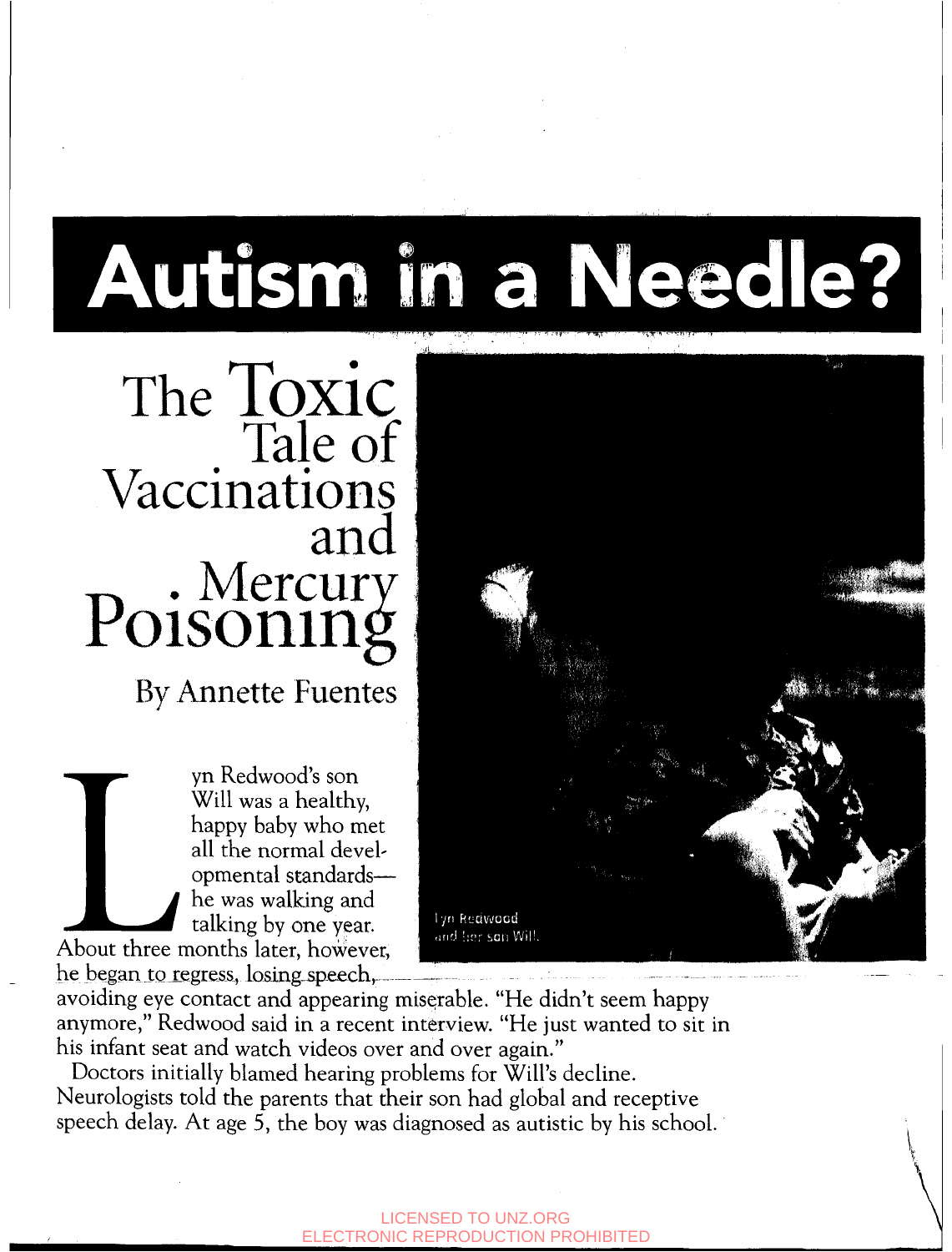Seeking answers to her son's condition, Redwood turned to the Internet in 1999 and began a search that led to startling discoveries about thimerosal. This vaccine preservative is composed of nearly 50 percent mercury, which is a known neurotoxin especially harmful to. fetuses, infants and children. What's more, it has been linked to a range of symptoms collectively known as Autism Spectrum Disorders. At one end is severe autism, in which children are socially withdrawn, do not speak and exhibit bizarre, repetitive, sometimes aggressive behaviors. At the other end are Asperger's Syndrome, a highfunctioning form of autism, Pervasive Developmental Disorder (PDD), Attention Deficit Disorder (ADD) and Attention Deficit Hyperactivity Disorder (ADHD).

Ĵ

 $\frac{1}{2}$ 

منقصدات المستحث

Thimerosal was widely used since the '40s in over-the-counter medicines until that use was banned in 1998. It's still found in some vaccines for adults and infants. Its medical, political, economic and international implications represent a chilling chapter in the history of public health, in which regulatory agencies FDA had called for the removal of all thimerosal-containing products from over-the-counter products. Thimerosal remained in more than 50 vaccines, however, until the Public Health Service (which includes the FDA, the CDC and the National Institutes of Health) and the American Academy of Pediatrics issued a statement in July 1999 "urging" vaccine makers to reduce or eliminate thimerosal because of "theoretical potential for neurotoxicity."

Last year, the staff for Rep. Dan Burton (R-Ill.) obtained an internal e-mail written June 29, 1999, by former FDA scientist Peter Patriarca. In that e-mail Patriarca offered his colleagues a "pros and cons" assessment of the thimerosal statement shortly before its release:

Will raise questions about FDA being 'asleep at the switch' for decades, by allowing a potentially hazardous compound to remain in many childhood vaccines, and not forcing manufacturers to exclude it from new products. Will also raise questions about various advisory bodies about aggressive recommendations for use. We must keep in mind that the dose of ethyl mercury was not were negligent, if not guilty, in covering up health hazards, by generated by 'rocket science': conversion of the % of thimerosal

# Before 1980, autism was diagnosed in 1 in 10,000<br>children; in 2002, the National Institutes of Health  $\frac{1}{1002}$ , the inational mistrices of Fieaturen.

failing to act quickly to protect millions of children. Said Redwood, a nurse practitioner and a board of health member in her Georgia county, where vaccination is a major public health program: "If someone had told me prior to 1999 that vaccines were responsible for my son's disabilities, I would have thought they were crazy."

## **Regulators 'asleep at the switch'**

Before 1980, autism was diagnosed in 1 in 10,000 children; in 2002, the National Institutes of Health raised that figure to 1 in 250 children. The Autism Society of America now estimates that autism disorders are growing by 10 percent or more annually. Some scientists believe boys are afflicted by the neurological disorders of autism at a rate three to six times that of girls because the female hormone estrogen protects against mercury toxicity.

In a sad twist, scientists increasingly believe that the mercurylaced vaccines meant to protect children from illness are at the root of this spike. In 1985, four of the shots recommended for infants in their first 18 months contained thimerosal. By 1991, the Centers for Disease Control and Prevention (CDC) added three Hepatitis B shots (each containing 12.5 micrograms of thimerosal) and four Hib shots (each with 25 micrograms of mercury). As a result, the number of vaccines containing thimerosal jumped to 11, and the amount of mercury exposure mushroomed to 237.5 micrograms, an amount that exceeded all federal limits.

Neither the Food and Drug Administration (FDA) nor the CDC, the nation's chief regulatory agencies for pharmaceutical products and the watchdogs of public health, added up the micro grams. The regulatory spotlight was finally fixed on thimerosal in 1997 when Congress passed the FDA Modernization Act. Part of act required the FDA to investigate all drugs that contained cury and determine their effects on humans. Within a year, the to actual ug (micrograms] of mercury involves 9th grade algebra. What took the FDA so long to do the calculations? Why didn't **CDC** and the advisory bodies do these calculations while rapidly expanding the childhood immunization schedule?

Roger Bernier, of the CDC's national immunization program, received the e-mail. In a recent interview he explained why the cumulative amount of mercury was never figured. "Vaccines tend to be evaluated on an individual basis, the requirements for safety and efficacy on an individual basis," Bernier said. "This holistic view of safety was not part of the review." Bernier said the health agencies did not order vaccine makers to stop using thimerosal and to recall existing vaccines containing it because "this was a theoretical concern, it was conceived as precautionary measure, not because evidence showed a risk. There wasn't a sense of urgency. It was viewed as something to be done—not because we had to, but because it should be done."

## **Toxicity and plausibility**

While the FDA and CDC moved glacially slow on mercury, the EPA had been since the early '70s aggressively educating the public about ingesting mercury in food, especially fish, and setting standards for exposure. The inconsistent approach to mercury is reflected in the standards agencies set for maximum daily consumption. Set in micrograms per kilogram of body weight, the EPA's standard is lowest, at .1 micrograms, the FDA's is .4 micrograms. Those guidelines are for methylmercury, the toxic cousin of ethylmercury, which is in thimerosal. While some government scientists defending the use of thimerosal have argued that ethyl is less toxic than methyl, both forms will harm living tissue, according to Boyd Haley, chair of the department of chemistry at the University of Kentucky and an expert on toxic

# **DECEMBER 8. 2003** *15* **IN THESE TIMES** LICENSED TO UNZ.ORG ELECTRONIC REPRODUCTION PROHIBITED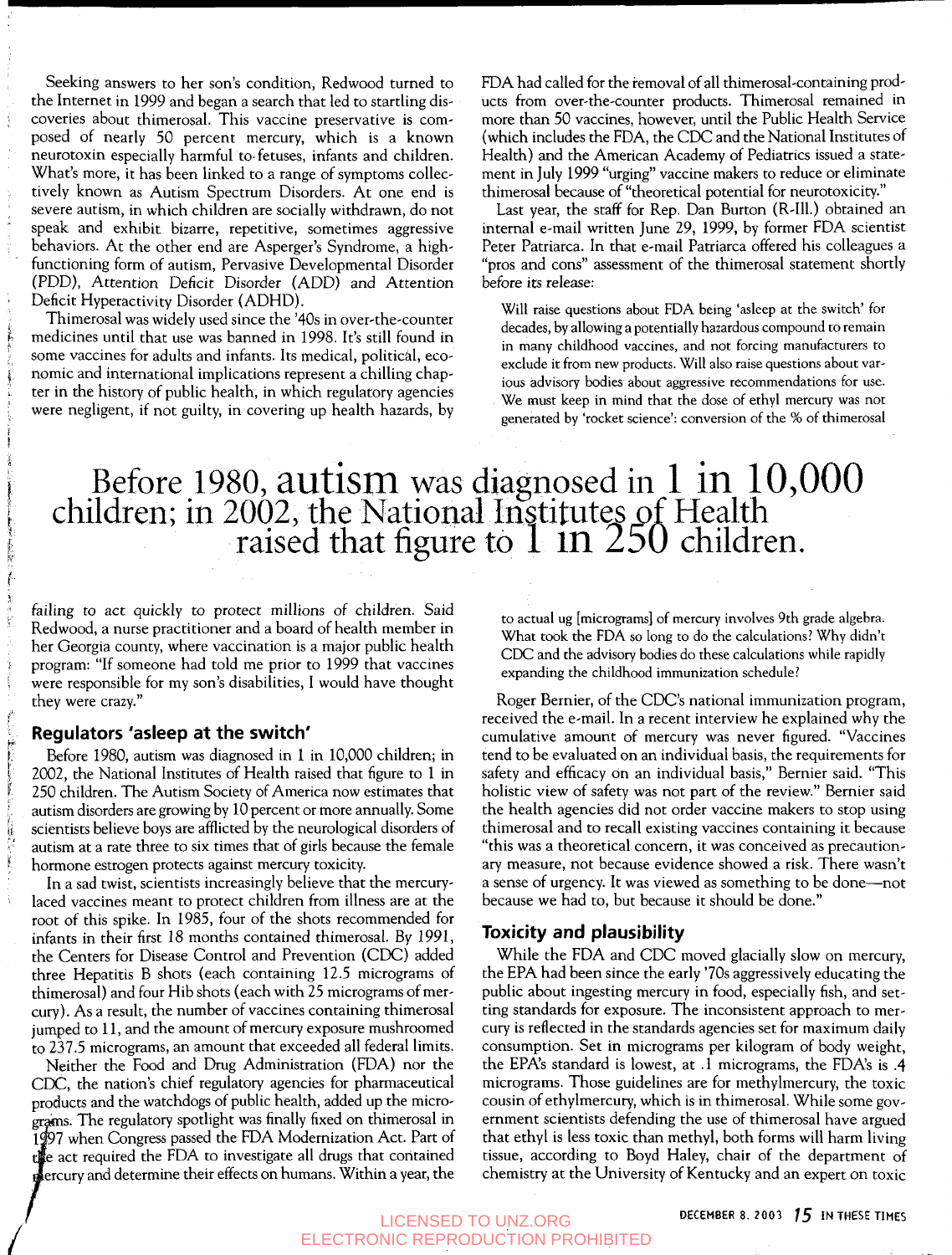metals. "Some parents of autistic children called me and asked me to look at thimerosal. We did some experiments with human brain tissue and it was dramatic," Haley said. "It penetrates the proteins in the brain. It is toxic to neurons and enzymes." Haley co-authored an August 2003 study that showed autistic children retained more mercury in their bodies than normal children,



Verstraeten's first report in February 2000 found a statistically significant risk for neurological developmental disorders at age 3 months as the amount of thimerosal that babies received increased. And he found a risk of autism 2.48 times greater for infants getting higher amounts of thimerosal in vaccines, compared to infants who received thimerosal-free vaccines. A June

2000 analysis by Verstraeten found a link between thimerosal and language, speech and developmental delays during the child's first *6* months. Verstraeten's initial findings were never publicly released, and SAFE MINDS obtained copies of his reports only through Freedom of Information Act filings in 2001. For Robert Krakow, whose son is autistic, Verstraeten's findings were a bittersweet discovery. "If the Verstraeten report had been publicized, my wife would have read about it because she was up on these things and our son wouldn't have had thimerosal-containing vaccines," he said. "Why is the public not told? To protect the vaccine makers." Verstraeten left the CDC shortly after his presentation to work for vaccine maker GlaxoSmithKline in Belgium. He declined to comment for this article, citing "ongoing litigation in the U.S. regarding thimerosal."

The thimerosal issue continues to reverberate in the scientific and public health community. The Institute of Medicine (IOM), an advisory body created by the National Academies of Science, convened in fall 2001 to assess thimerosal's potential to cause autism and other neurological problems in children. The IOM's statement, after assessing Verstraeten's research and hearing testimony of scientists such as Haley and others linking autism and

# Eli Lilly, inventor of thimerosal, was granted Homeland Security Act in November 2002. protection from lawsuits by parents of autistic children under a short-lived provision slipped into the

evidenced by higher levels of the toxin in their hair. That means the ethylmercury from thimerosal had been absorbed into their brain and other body tissue, likely causing neurological damage.

The July 1999 statement on thimerosal hardly put the issue to rest. For Redwood, it was the catalyst that led to the creation of SAFE MINDS, a parents' group that has conducted research on the thimerosal-autism disorders link. With several other parents of autistic children, in 2001 Redwood published "Autism: A Novel Form of Mercury Poisoning" in the journal Medical Hypotheses. Their study showed that the symptoms of mercury poisoning mirrored those of autism and concluded that early exposure to mercury from thimerosal had caused many cases of autism, while genetic and environmental factors made some children more vulnerable than others. "Once we got the paper together, we contacted the NIH, CDC and FDA," Redwood said. "We got mixed responses. We petitioned the FDA on three occasions to take thimerosal off the market. They turned us down."

The CDC launched its own study of thimerosal safety in vaccines in fall 1999, tasking Dr. Thomas Verstraeten to analyze the agency's Vaccine Safety Datalink, which gathers information on vaccine safety from several health maintenance organizations. thimerosal, walked a fine line. It said in part: "Although the hypothesis that exposure to thimerosal-containing vaccines could be associated with neurodevelopmental disorders is not established ... the hypothesis is biologically plausible."

In the past year, further studies of thimerosal's connection to autism have been churned out in scientific journals, primarily denying any link. A December 2002 study funded by the National Institutes of Health and published in The Lancet claimed thimerosal was safe for babies. An October 2003 study from Denmark also purported to disprove the thimerosal-autism link. The most recent study, published November 1 in Pediatrics by Thomas Verstraeten and a CDC colleague, uses the same CDC database but this time erases any connection between thimerosal and neurological damage to children.

If the CDC and FDA seemed to acknowledge the risks of thimerosal four years ago and the need to get mercury Out of medical products, today the official stance is to circle the wagons against mounting public and scientific criticism about its handling of the thimerosal issue. "Rational people can think djfferently, but to resolve this issue they must be honest to the American people," Haley said of the regulators. "They could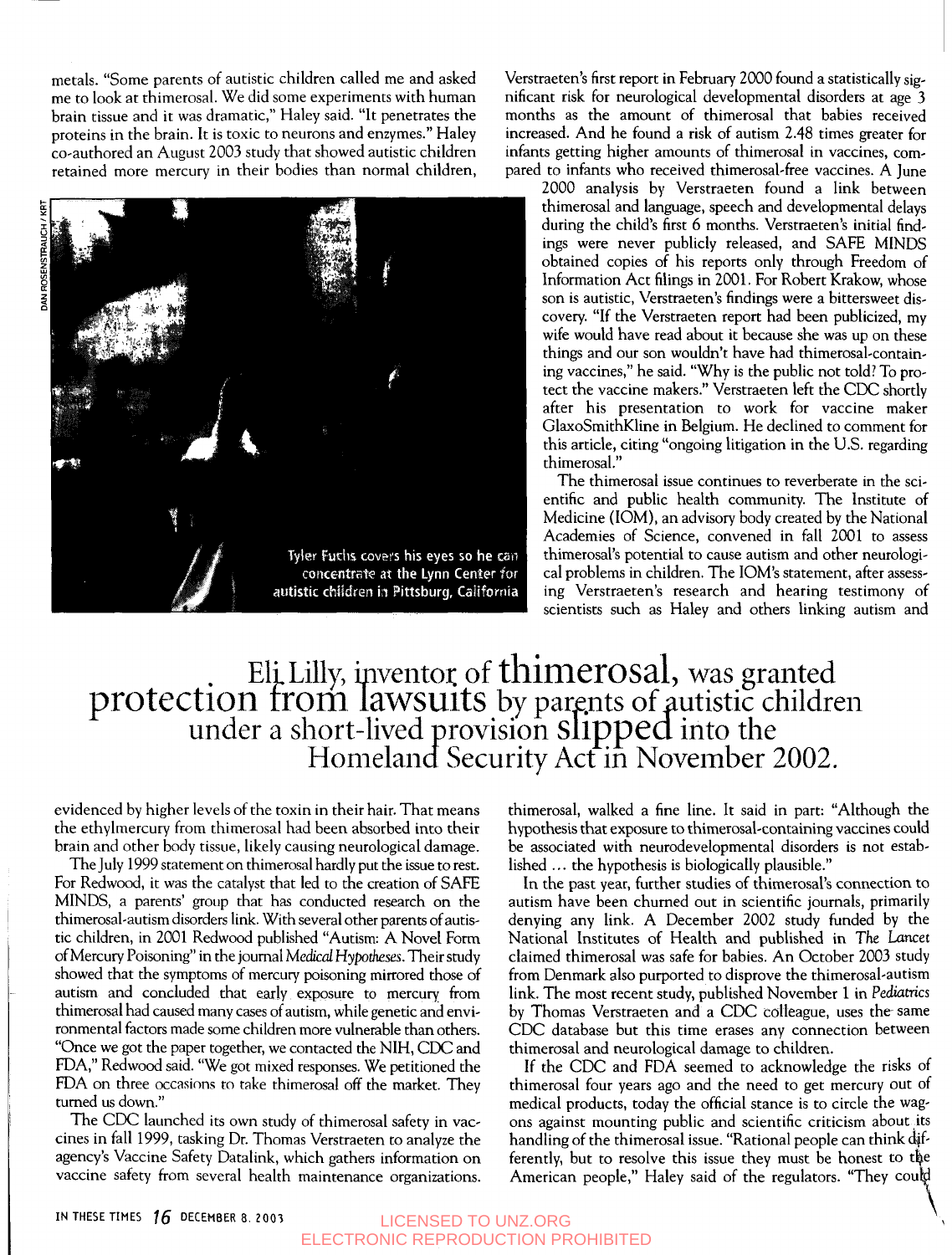come out and say we've cleaned it up, we'll keep it out. But what they do is come up with cockamamie articles and fight back."

The stakes are high for the pharmaceutical industry. Eli Lilly, inventor of thimerosal, was granted protection from lawsuits by parents of autistic children under a short-lived provision slipped into the Homeland Security Act in November 2002 (see sidebar). But hundreds of lawsuits now have been filed against it and other companies, including Merck, GlaxoSmithKline, Aventis Pasteur and American Home Products, which have used thimerosal in children's vaccines. An additional 4,000 claims are pending in the federal Vaccine Injury Compensation Program. "These kids are not going to die. They are going to live 50, 60 years and the cost will be monumental," said Krakow, a New York attorney who filed a case with the vaccine compensation program on behalf of his son. "The political hurdles are the bigger problem. This is SO big and gets to the heart of lots of issues, like what I call the government-pharmaceutical complex."

## **Thimerosal is global**

Today, vaccine makers have removed thimerosal from almost all childhood vaccines or created thimerosal-free alternatives. But some still have trace amounts, such as GlaxoSmithKline's Pediatrix, and its DTaP-Hepatitis B vaccine. Aventis Pasteur

manufactures six vaccines for adults using thimerosal, including tetanus and flu, each with 25 micrograms of ethylmercury. Merck's Hepatitis B for adults contains *25* micrograms of ethylmercury. While the health effects of that amount of mercury for adults are unknown, limiting exposure in all forms-in foods and environmentally-should be a priority of the FDA and CDC, according to Kentucky researcher Haley. "They should be working on getting all the mercury out. Thimerosal suppresses the immune system, and if you have some elderly person who has a compromised immune system, a flu shot with thimerosal can pose a risk," Haley said. "They are saying its OK to give to Third World countries where children have compromised immune systems to begin with." (Representatives for Aventis and Merck did not respond to requests for comment on their companies' policies on thimerosal use.) But to date, neither the FDA nor the CDC has issued a clear preference for thimerosal-free vaccines. Many critics believe that is a politically defensive, not a scientifically sound one.

The Third World is the next frontier in the thimerosal debate. Eli Lilly has licensing agreements with drug companies in 40 countries that make thimerosal and market it under the trade name Merthiolate. In countries where sanitary conditions are

**Continued on page 28** 



#### LICENSED TO UNZ.ORG ELECTRONIC REPRODUCTION PROHIBITED